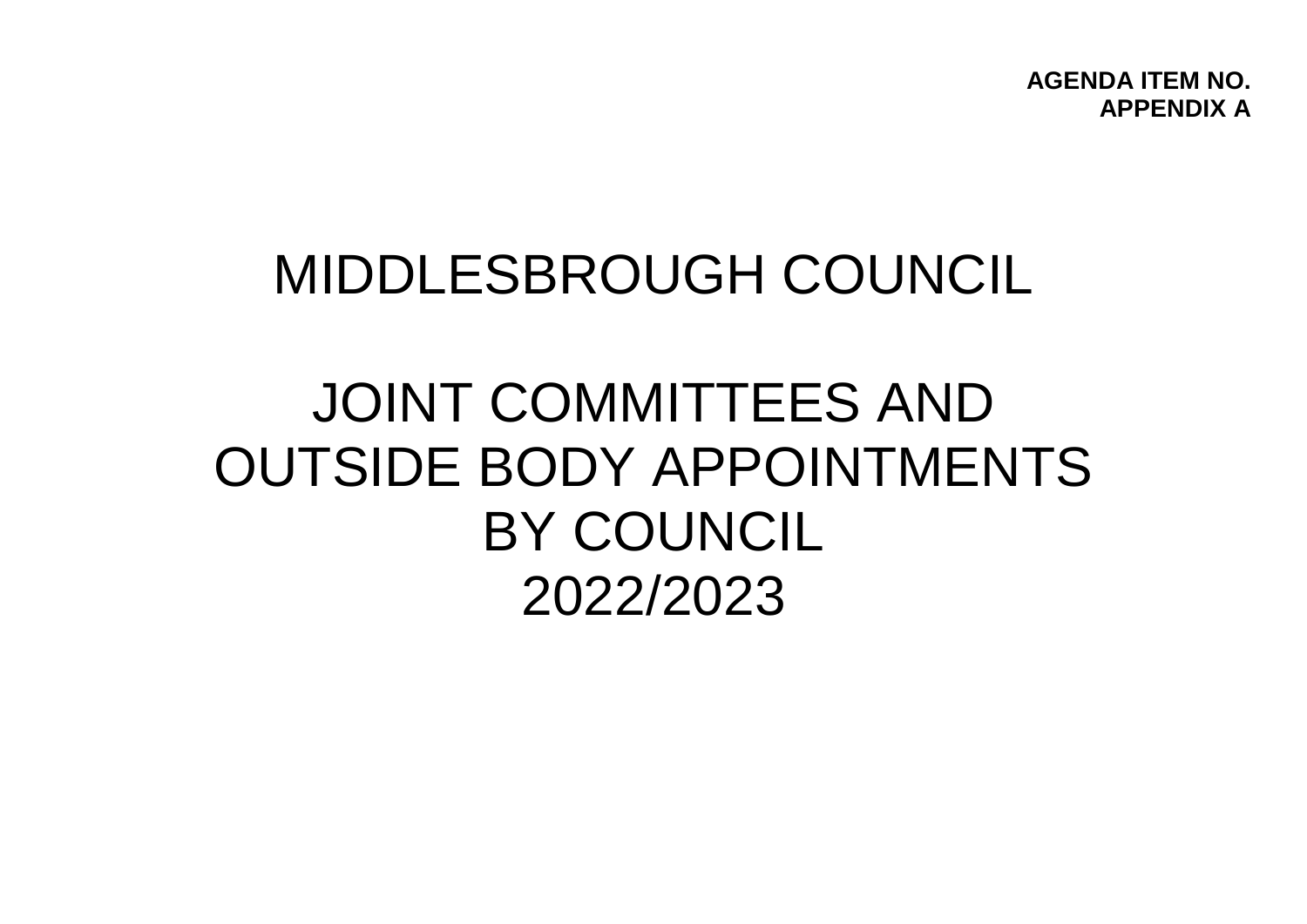| <b>Name of Organisation</b>                                                                | <b>Purpose of Body</b>                                                                                                                                                                                                                                                                                                                                            | <b>Appointed</b>                                                                                                                         | Term of<br><b>Office</b> |
|--------------------------------------------------------------------------------------------|-------------------------------------------------------------------------------------------------------------------------------------------------------------------------------------------------------------------------------------------------------------------------------------------------------------------------------------------------------------------|------------------------------------------------------------------------------------------------------------------------------------------|--------------------------|
| <b>JOINT COMMITTEES</b>                                                                    |                                                                                                                                                                                                                                                                                                                                                                   |                                                                                                                                          |                          |
| Durham Darlington Teesside<br>Hambleton Richmondshire<br>and Whitby STP Joint<br>Committee | To consider proposals for substantial development and variation to health services as<br>contained in the 'Better Health Programme'                                                                                                                                                                                                                               | 3 representatives:<br>1 LAB: 1 MICA: 1 MIG<br>Councillors Hellaoui, J<br><b>Hobson</b><br>1 MICA Vacancy                                 | Annually                 |
| <b>River Tees Port Health</b><br>Authority                                                 | Reconstituting the harbour authority by whom the harbour is being improved, maintained or<br>managed or altering their constitution and regulating procedure of, or of any committee of<br>the authority and fixing the quorum at a meeting of or of any committee of the authority.                                                                              | 5 representatives:<br>Councillors Cooper,<br>Coupe, Furness, J<br><b>Walker 1 Vacancy</b>                                                | Annually                 |
| South Tees Health Scrutiny<br><b>Joint Committee</b>                                       | To undertake jointly with Redcar and Cleveland Council, scrutiny of any issue or topic<br>pertaining to the south of the Tees health economy under the powers contained in the<br>Health and Social Care Act 2001, in accordance with agreed protocols.                                                                                                           | 5 representatives:<br>2 LAB: 1 MICA: 1 MIG, I<br><b>SPARE</b><br><b>Councillors Dodds,</b><br>Hellaoui, Rooney, G<br>Wilson<br>1 Vacancy | Annually                 |
| <b>Tees Valley Health Scrutiny</b><br><b>Joint Committee</b>                               | To undertake jointly with the other Tees Valley authorities, scrutiny of any issue or topic in<br>relation to regional and special health services under powers contained in the Health and<br>Social Care 2001 and Section 244-245 of the National Health Act 2006, in accordance with<br>agreed protocol, statutory guidance and Secretary of State Directions. | 3 representatives:<br>1 LAB: 1 MICA: 1 MIG<br>Councillors Davison,<br>Hellaoui, 1 MICA<br>Vacancy                                        | Annually                 |
| <b>Tees Valley Combined</b><br><b>Authority Board</b>                                      | The Combined Authority Board will monitor and evaluate the operation of the Constitution.                                                                                                                                                                                                                                                                         | 1 representative:<br>The Mayor<br><b>Substitute Councillor</b><br><b>Smiles</b>                                                          | Annually                 |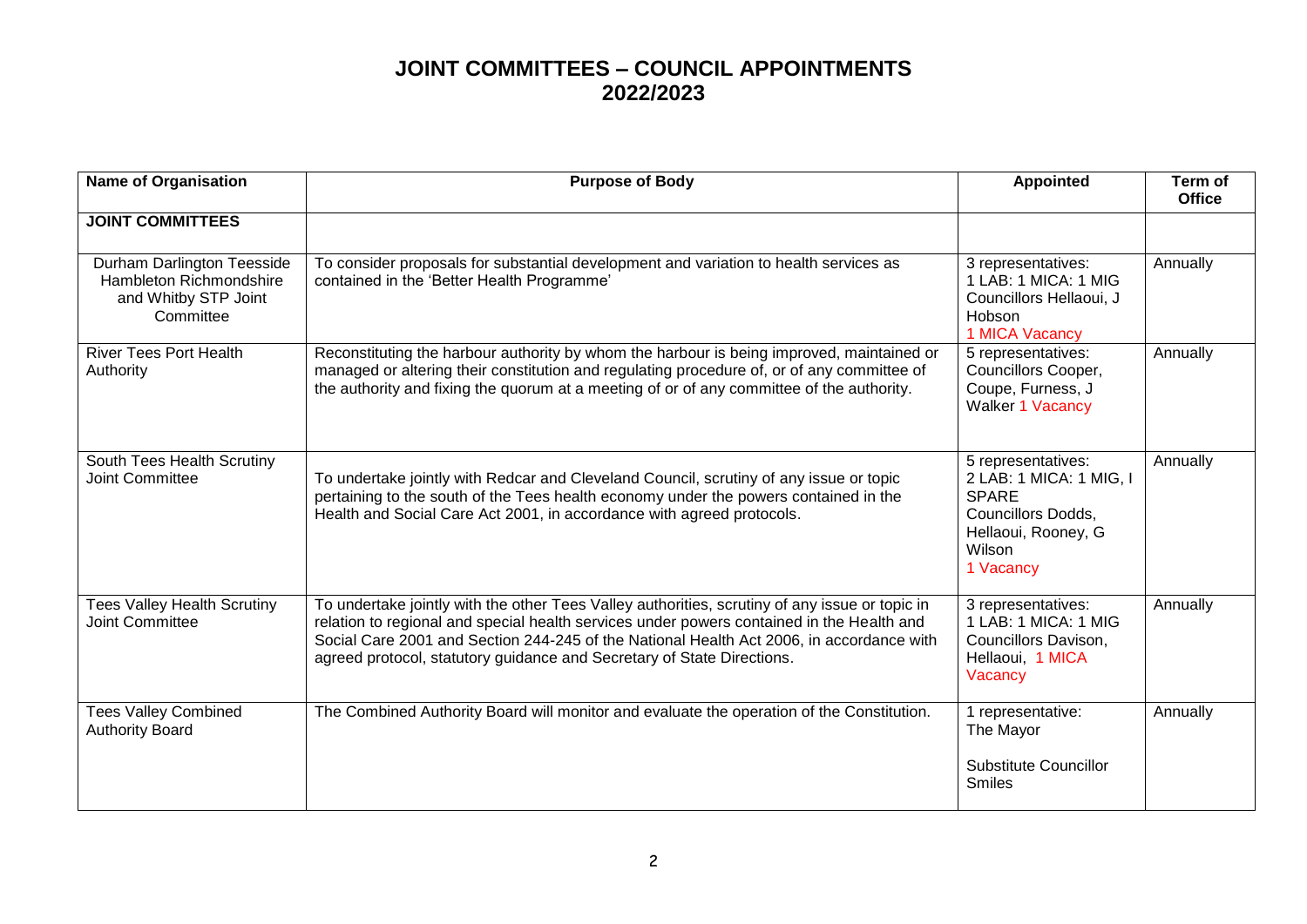| <b>Name of Organisation</b>                                                                                | <b>Purpose of Body</b>                                                                                                                                                                                                                                                                                                                                                                            | <b>Appointed</b>                                                                                                                                                               | Term of<br><b>Office</b> |
|------------------------------------------------------------------------------------------------------------|---------------------------------------------------------------------------------------------------------------------------------------------------------------------------------------------------------------------------------------------------------------------------------------------------------------------------------------------------------------------------------------------------|--------------------------------------------------------------------------------------------------------------------------------------------------------------------------------|--------------------------|
| <b>Tees Valley Combined</b><br>Authority - Overview and<br><b>Scrutiny Committee</b>                       | The work programme of the Scrutiny Committee is intended to encompass upstream work<br>reviewing the most important strategic decisions and the direction of the TVCA, and<br>ensuring that any decisions which are made by the TVCA are in line with its agreed policies.                                                                                                                        | 3 representatives: Cllr,<br>Branson, C Hobson, J<br>Hobson<br><b>Substitute Members</b><br><b>Councillor Furness</b><br><b>Councillor Davison</b><br><b>Councillor Mawston</b> | Annually                 |
| <b>Tees Valley Combined</b><br>Authority - Audit and<br>Governance Committee                               | The Audit and Governance Committee is a key component of the TVCA's corporate<br>governance arrangements and is an important source of assurance about the organisation's<br>arrangements for managing risk, maintaining an effective control environment; reporting on<br>financial and other performance; and for the promotion and maintenance of high standards<br>of conduct by its Members. | Councillor<br>1 Vacancy<br><b>Councillor Mawston</b><br>(substitute)                                                                                                           | Annually                 |
| <b>Tees Valley Combined</b><br>Authority -<br><b>Transport Committee</b>                                   | To agree any transport related business plans as the TVCA may delegate to the TVTC.<br>To agree national representation (including substitutes) on transport Boards and influencing<br>groups where a Tees Valley representative is required. To delegate any appropriate<br>transport functions by unanimous vote to Constituent Authorities.                                                    | <b>Executive Member for</b><br>Regeneration -<br><b>Councillor Polano</b><br>Plus<br>1 named Substitute Cllr<br>Hill                                                           | Annually                 |
| <b>Tees Valley Combined</b><br>Authority - Independent<br><b>Remuneration Panel</b>                        | One Member with current or recent experience of the Independent Remuneration Panel<br>(this can be an Elected Member or an Independent Member). Members may not be a<br>Member or Substitute Member of the Combined Authority's Cabinet or its Sub Committees                                                                                                                                     | Jim Whiston                                                                                                                                                                    | Annually                 |
| <b>Tees Valley Combined</b><br>Authority - Education,<br><b>Employment and Skills</b><br>Partnership Board | To have responsibility for agreeing all Tees Valley education, employment and skills policy,<br>provisioning and partnership activities for the Combined Authority, including allocating key<br>resources to achieve goals.                                                                                                                                                                       | Deputy Mayor and<br><b>Executive Member for</b><br><b>Children's Services</b><br><b>Councillor Smiles</b>                                                                      | Annually                 |
| <b>Tees Valley Combined</b><br>Authority - Culture and<br><b>Tourism Thematic Partnership</b>              | Executive Member with portfolio responsibility for culture                                                                                                                                                                                                                                                                                                                                        | <b>Executive Member for</b><br>Culture and<br>Communities<br><b>Councillor Hill</b>                                                                                            | Annually                 |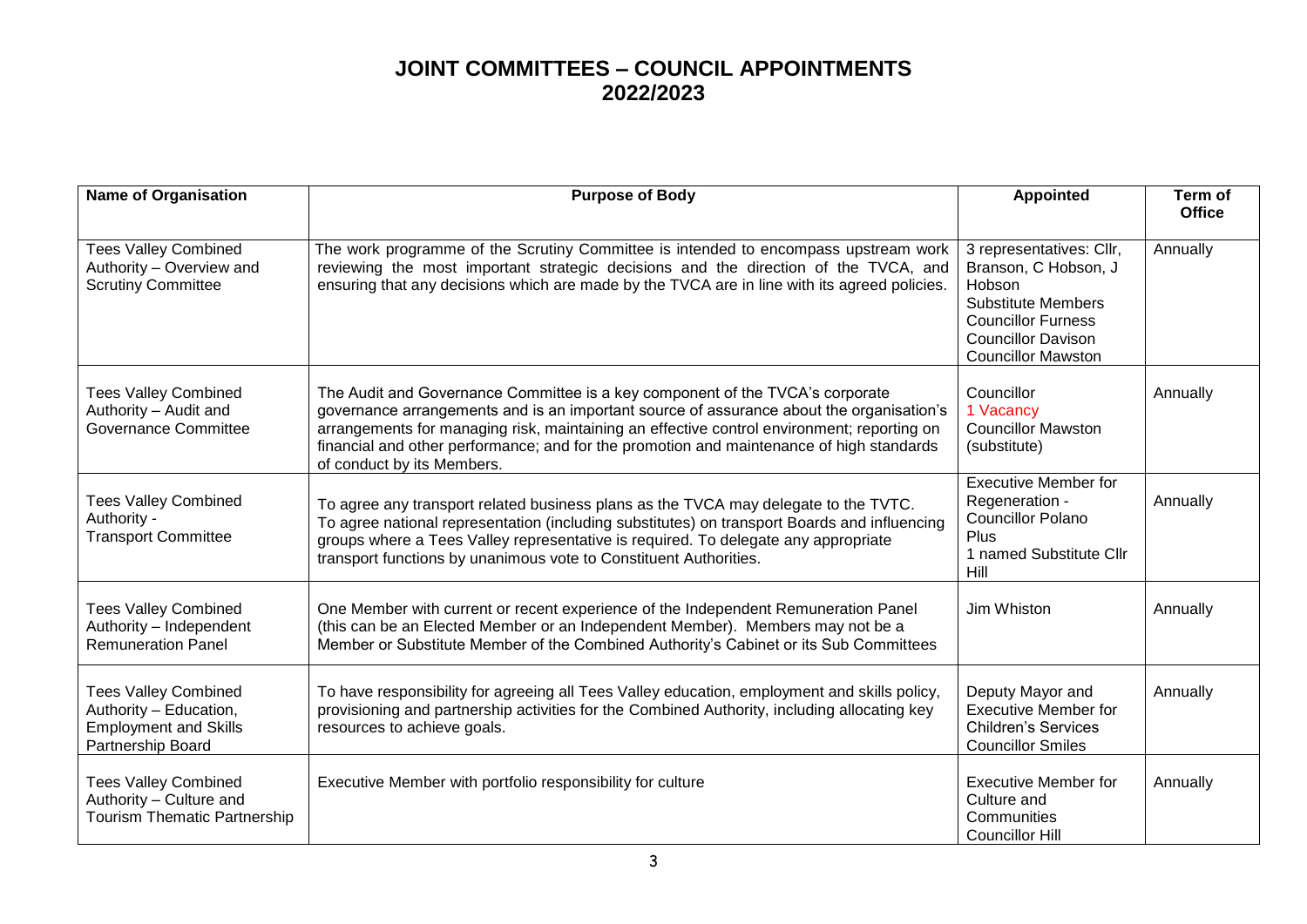| Name of Organisation                                                                       | <b>Purpose of Body</b>                                                                                                                                                                                                                                                  | <b>Appointed</b>                                                                                                                  | Term of<br><b>Office</b> |
|--------------------------------------------------------------------------------------------|-------------------------------------------------------------------------------------------------------------------------------------------------------------------------------------------------------------------------------------------------------------------------|-----------------------------------------------------------------------------------------------------------------------------------|--------------------------|
| Chemoxy                                                                                    | Informal meeting which discusses matters of mutual interest between the community,<br>regulators, the Council and the Company.                                                                                                                                          | 6 representatives:<br>Cooke, Cooper, Dodds,<br>J Hobson, Lewis Ward<br>Councillors (Central and<br>North Ormesby)                 | Annually                 |
| <b>Cleveland Combined Fire</b><br>Authority                                                | To determine policy and strategy relating to the objectives of the Authority and its priorities.<br>Each authority appoints in accordance with own political balance.                                                                                                   | 4 representatives:<br><b>Cllrs Higgins, Hussain,</b><br>Rathmell (Term ends<br>2023) and Mawston<br>(Term ends 2025)              | 4 year term.             |
| <b>Cleveland Police and Crime</b><br>Panel                                                 | The Panel will have the following powers and responsibilities to: Review the draft Police and<br>Crime Plan; Publicly scrutinise the PCC's Annual Report; Review and scrutinise decisions<br>and actions of the PCC; Review and veto the PCC's proposed precept levels. | 3 representatives:<br><b>Politically Balanced</b><br>Elected Mayor 1 MICA<br>Councillor Cooper and<br>1 MIG Councillor<br>Mawston | Annually                 |
| <b>Federation of British</b><br><b>Cremation Authorities</b><br><b>Executive Committee</b> | Trade Association which offers protection to all its members.                                                                                                                                                                                                           | 1 representative:<br><b>Bereavement Services</b><br>Manager                                                                       | Annually                 |
| Hartlepool Power Station Local<br>Liaison Committee                                        | To act as an advisory and consultative committee on matters relating to the operation of the<br>power station and to liaise with national and local organisations and members of the general<br>community.                                                              | 4 representatives:<br><b>Councillors Cooke,</b><br>McCabe, Polano, M<br>Storey                                                    | Annually                 |
| Levick Trust                                                                               | The main task of the Trust is to allocate the tenancies of the bungalows to people who meet<br>the qualifying criteria.                                                                                                                                                 | 3 representatives:<br>Councillors D Rooney,<br>P Storey, (Term ends<br>2024) A High (Term<br>ends 2023)                           | Four year<br>term        |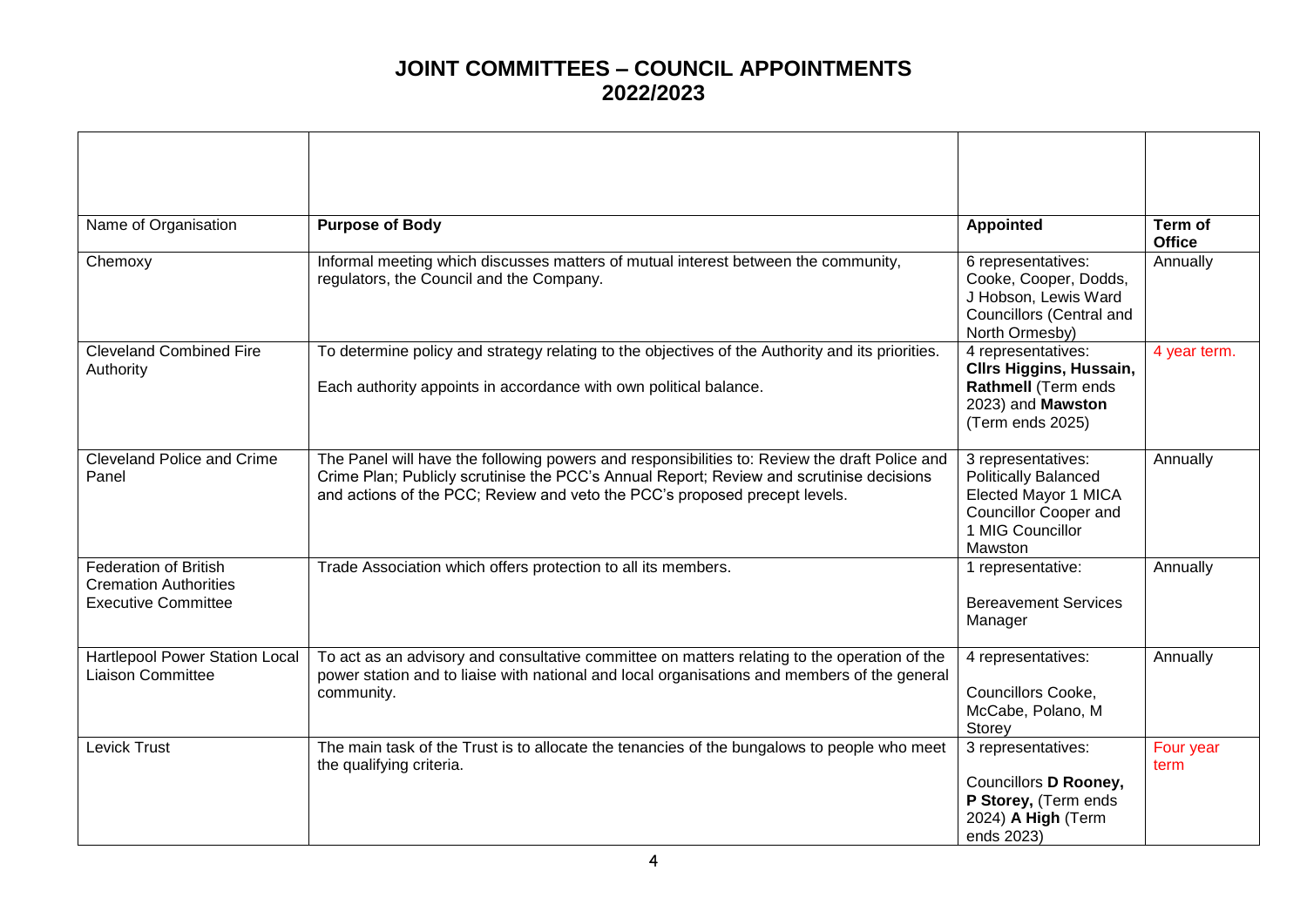| Name of Organisation                                                                                                           | <b>Purpose of Body</b>                                                                                                                                                                                                                                                                                                                                                                                                                                                                                   | <b>Appointed</b>                                                                                                                                         | Term of<br><b>Office</b>                                   |
|--------------------------------------------------------------------------------------------------------------------------------|----------------------------------------------------------------------------------------------------------------------------------------------------------------------------------------------------------------------------------------------------------------------------------------------------------------------------------------------------------------------------------------------------------------------------------------------------------------------------------------------------------|----------------------------------------------------------------------------------------------------------------------------------------------------------|------------------------------------------------------------|
| Middlesbrough-Oberhausen<br>Town Twinning                                                                                      | To promote and foster friendship and understanding between the people of Middlesbrough<br>District and those of Oberhausen District, Germany.<br>To encourage visits by individuals and groups to and from the linked towns, and the<br>development of personal contacts, and by so doing to broaden the mutual understanding of<br>the cultural, recreational, educational and commercial activities of the linked towns.<br>To organise fund-raising activities to foster the aims of the Association. | 3 representatives:<br>Councillors Dodds, Hill J<br>Walker                                                                                                | Annually                                                   |
| North East Regional<br>Employers' Organisation<br>(NEREO)                                                                      | Brings all regional employers together with trade unions to discuss annual pay rise and<br>other work related issues. It also hears re-grading appeals and disputes and provides<br>training. It facilitates special groups meeting and provides a link with national employers.                                                                                                                                                                                                                         | 3 representatives:<br><b>Executive Member for</b><br>Finance and<br>Governance (Portfolio<br>Holder) Councillor S<br>Walker<br>and C Hobson<br>1 Vacancy | Annually                                                   |
| <b>NEREO Executive</b>                                                                                                         |                                                                                                                                                                                                                                                                                                                                                                                                                                                                                                          | 1 representative:<br><b>Councillor S Walker</b>                                                                                                          |                                                            |
| North East Regional Joint<br><b>Health Scrutiny Committee</b>                                                                  | The Committee will undertake joint scrutiny of NHS bodies, relevant health service<br>providers and commissioners in matters that affect the whole of the North East region.                                                                                                                                                                                                                                                                                                                             | 1 representative:<br><b>Councillor Hellaoui</b>                                                                                                          | Annually                                                   |
| Northumbria Regional Flood<br>Defence Committee (will also<br>be required to sit on The Tees<br>Valley Flood Risk Partnership) | To discharge all of the Environment Agency's regional flood defence functions, as laid down<br>in S106 of the Water Resources Act 1991, except the raising of drainage charges, issuing of<br>levies and the borrowing of money and to report annually to the Agency on its activities.                                                                                                                                                                                                                  | 1 representative:<br><b>Councillor Cooper</b>                                                                                                            | Shared on a 4<br>year rotation<br>with Stockton<br>Council |